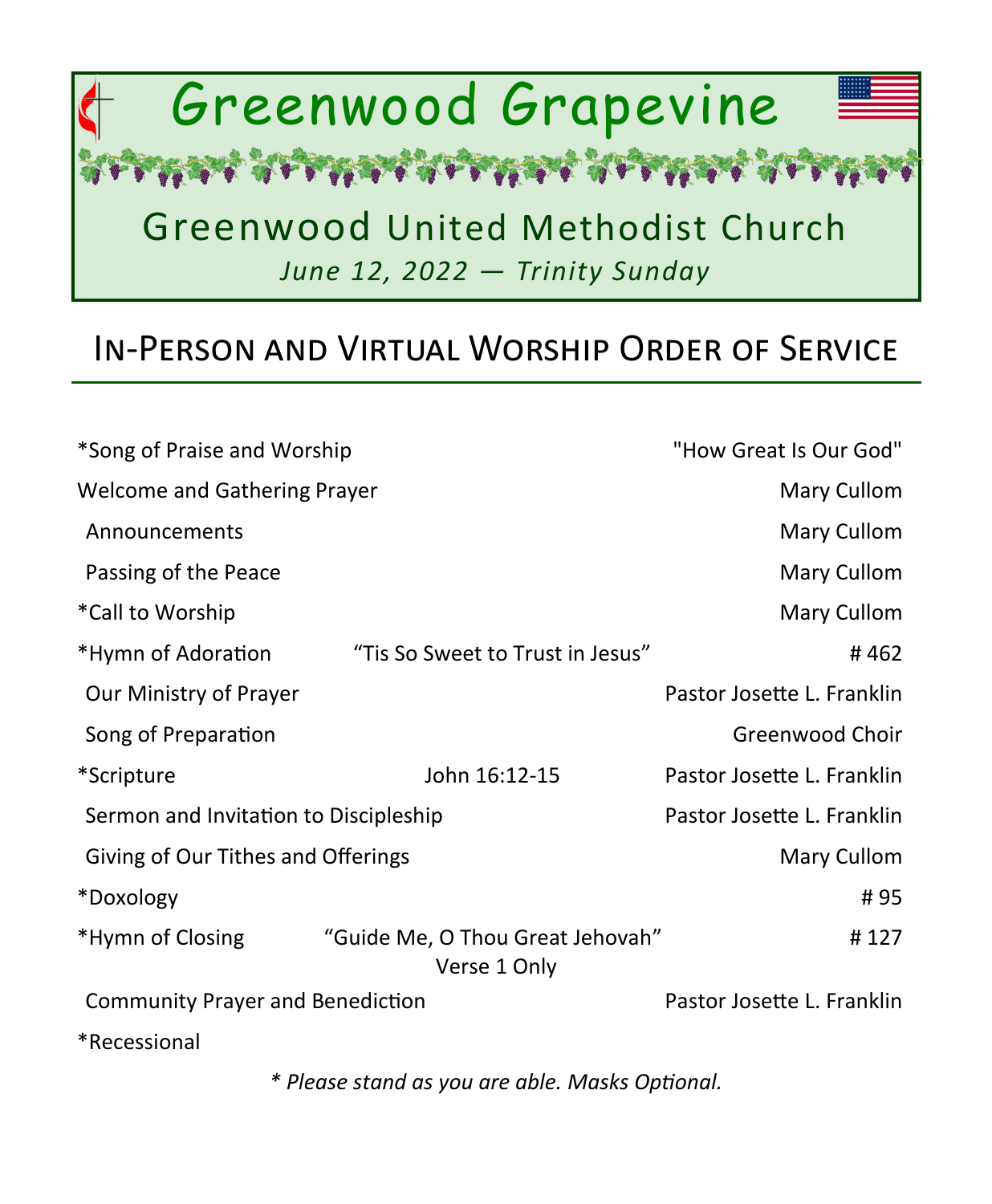## Our Ministry of Prayer

Page 2 June 12, 2022

#### **Our Nation — Lord, Heal Our Land, All Those Affected by the COVID-19 Virus**

Greenwood and Laurel Park Church Families, the Greenwood Learning Center, Jeremy Coleman, Roger Eckwright, Bobby and Cathy Ellis, Rev. Joseph Franklin, Sr., Lacye Ryan, DaJuan Rushing, Dean Pittman, Patty Prout, David and Carroll Shafer, Michelle Skloss, Ray and Carolyn Smith

*Greenwood prayer request email: [greenwoodprays@gmail.com](mailto:greenwoodprays@gmail.com)*

### Weekly Notes and Reminders

- Today's **altar flowers** are given to the glory of God and in honor of Elijah Rivera's 5<sup>th</sup> birthday by the Stapleton Family.
- **Meetings on Tuesday, June 14**:
	- Finance Committee: 6:30 p.m.
	- Church Administrative Council: 7 p.m.
- **Willis Sheffield celebrates his 100th birthday** on June 24. Let's all shower Willis with birthday cards on his special day. Please place your cards for Willis in the box in the church narthex by June 21. See the June *Twig Bender* for more information.
- The **Power of Prayer**:
	- **Email** your prayer needs to [greenwoodprays@gmail.com.](mailto:greenwoodprays@gmail.com) Pastor Josette checks this email inbox daily. All email requests are in strict confidence.
	- Greenwood's **Prayer Chain** is a dynamic communications tool we use to disseminate prayer requests and information. To share your news, call Pastor Josette (804-238-9318) or Glenda Stalnaker (804-755-6767) and they'll get the chain started.
- **New Covid Protocols**: masks are optional; we are now free to greet those around us during the Passing of the Peace; and we'll be passing the offering plate.
- **Greenwood Food Donation Connection**: Praise God for our volunteers! **Pick up rotation**: Wednesday, June 15: Jean Mowatt and William Gibbs; Thursday, June 16: Susan Johnston; Friday, June 17: Adamarye Patteson and Trish Hayes.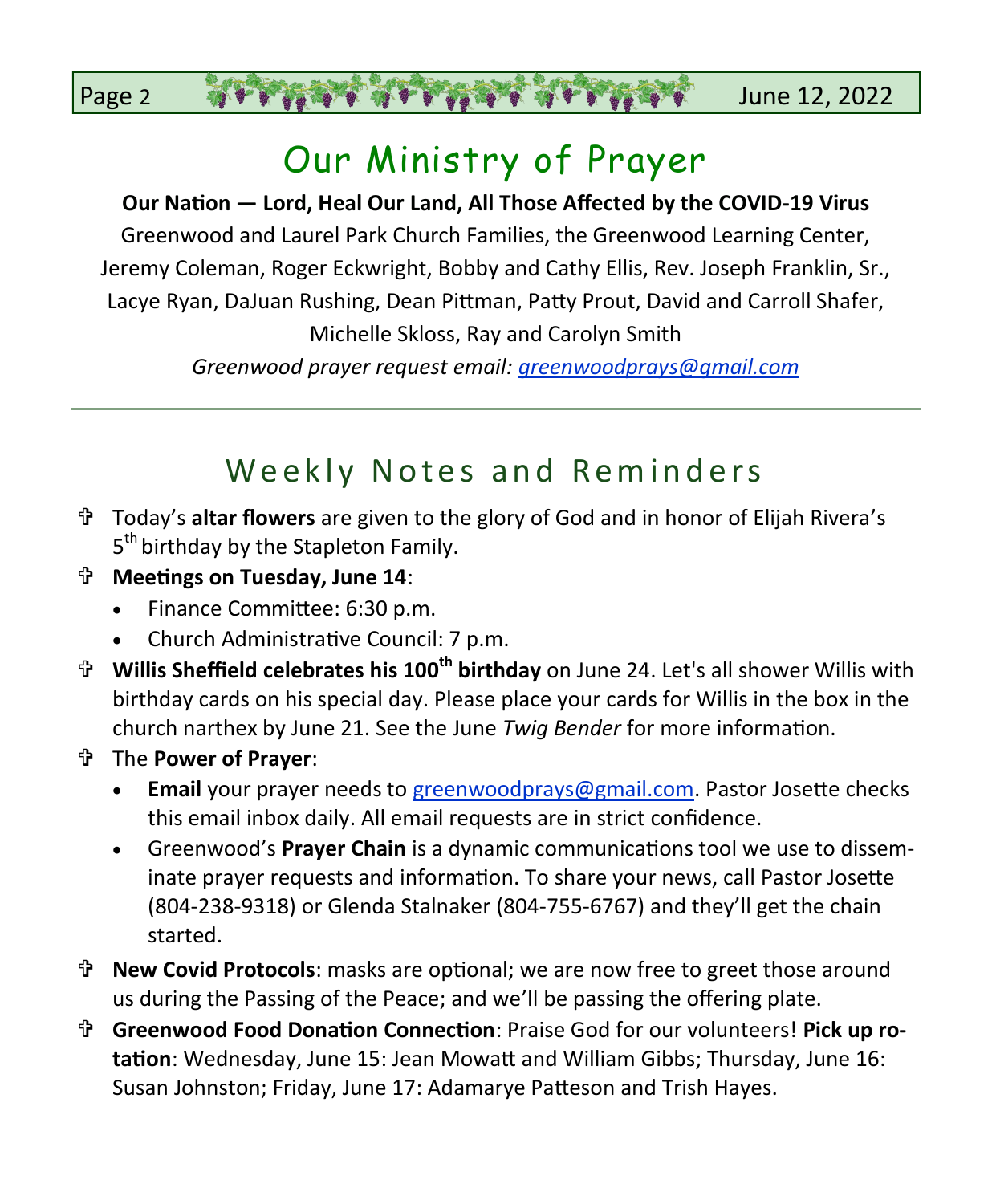#### Greenwood UMC **BOYS AND RESIDENT STATE 3 AND RANGED**

We are grateful for disciples' and friends' continued generous giving — a spiritual discipline that, when practiced by all, can meet the needs of the church and community.

As you prepare to give to Christ's Church, let the Holy Spirit lead you in prayer, thanking God for your giving, that your needs will also be met and that the ministry of this church can continue to the glory of God through Jesus Christ.

*"Each of you should give what you have decided in your heart to give, not reluctantly or under compulsion, for God loves a cheerful giver. And God is able to bless you abundantly, so that in all things at all times, having all that you need." — 2 Corinthians 9:7-8 NIV*

### Week of June 13 Ministries and Meetings

| GUMC/LPUMC Prayer Call: 8 a.m.        |
|---------------------------------------|
| Finance Committee: 6:30 p.m.          |
| Church Administrative Council: 7 p.m. |
|                                       |
| Richmond Beekeepers: 7 p.m.           |
|                                       |
|                                       |
| VAUMC Annual Conference Adjourns      |
| In-Person/Online Worship: 11 a.m.     |

### Mark Your Calendars